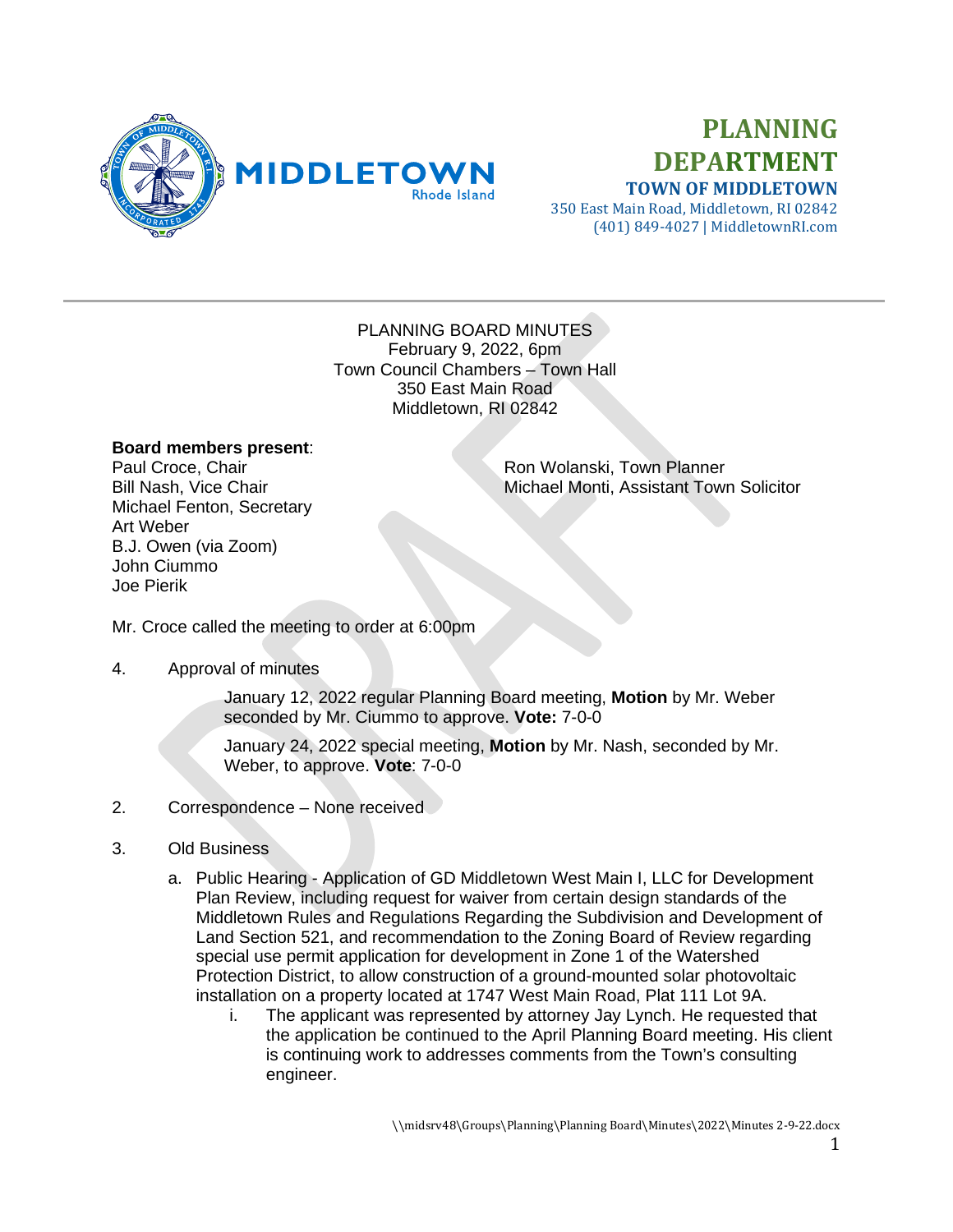- ii. **Motion** by Mr. Nash, seconded by Mr. Weber, to continue the matter to the April 13, 2022 regular Planning Board meeting.
- iii. **Vote 7**-0-0
- b. Public Hearing Application of Juan Campos for Preliminary Plan approval of a 5-lot subdivision including extension of an existing town road. The property is located at the end of Serenity Drive, with frontage also on Maidford River Road, and is identified as Tax Assessor's Plat 120, Lots 68-A & 68-B.
	- i. Mr. Wolanski stated that the applicant's attorney provided an email correspondence requesting a continuance to the April meeting to allow time to respond to comments from the Town's engineer.
	- ii. **Motion** by Mr. Nash, seconded by Mr. Ciummo, to continue the matter to the April 13, 2022 regular meeting.
	- iii. **Vote:** 7-0-0.
- c. Request of Benjamin J. Contessa for approval of an administrative subdivision to transfer 1,960 sq.ft. of land from one existing lot to another. Property located at 183 Wolcott Ave., Plat 115SE, Lots 282 & 283.
	- i. Mr. Contessa presented a revised plan for the subdivision as requested by the Board during the prior meeting.
	- ii. Mr. Croce noted that the new design reduces the amount of zoning relief needed. Only relief for frontage of one of the proposed lots is now necessary.
	- iii. Mr. Nash noted that a table on the plan listing the proposed lot areas is not consistent with the revised plan.
	- iv. **Motion** by Mr. Nash seconded by Mr. Weber to make the required findings and approve the plan subject to the following conditions:
		- 1. Prior to endorsement and recording of the plan, the required relief must be granted by the Zoning Board of Review and the recorded decision provided to the Planning Department.
		- 2. Prior to recording, the plan must be revised to correctly indicate the existing and proposed area of each lot.
	- v. **Vote**: 7-0-0.

# 4. New Business

- a. Request of Peter Gallipeau, developer of the Saltwood Farm subdivision, Bailey Ave., Plat 126, Lot 4, for extension of the time to record the approved plans for subdivision phases 3 & 4 to July 29, 2022.
	- i. Mr. Ciummo recused himself from discussion of this item
	- ii. Mr. Gallipeau described the status of the development, including delays in completing water lines.
	- iii. **Motion** by Mr. Nash, seconded by Ms. Owen, to grant the requested extension. **Vote:** 6-0-0
- b. Review of proposed amendments to Zoning Ordinance, Article 13 *Off-street Parking and Loading.* Consider recommendation to the Town Council
	- i. Mr. Nash and Mr. Pierik described the work of the subcommittee which drafted the proposed amendments. The goal was to simplify the parking regulations and tie them to the zoning use categories.
	- ii. There was a discussion of questions raised by a Town Council member and Board members.